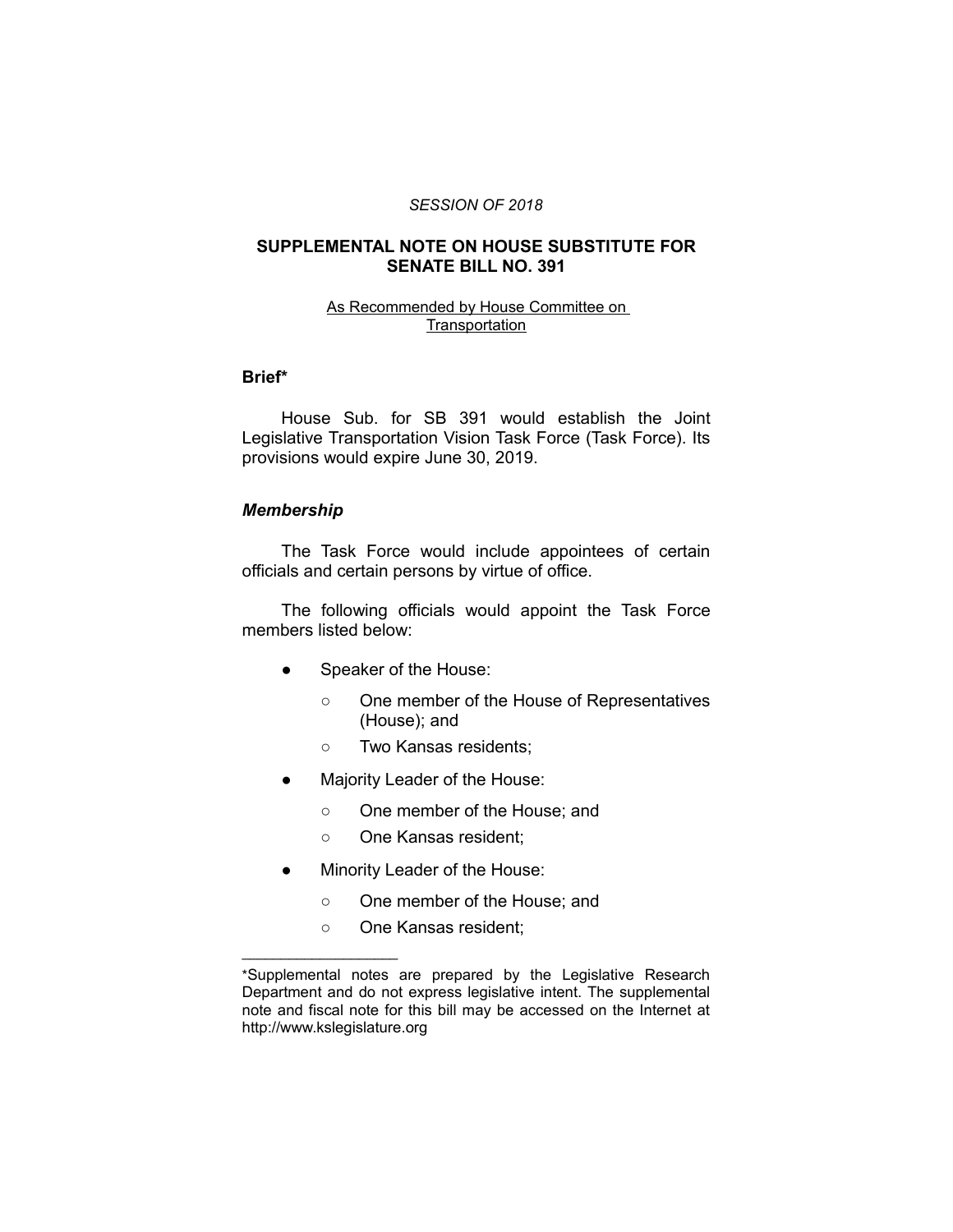- President of the Senate:
	- One member of the Senate; and
	- Two Kansas residents;
- Majority Leader of the Senate:
	- One member of the Senate; and
	- One Kansas resident; and
- Minority Leader of the Senate:
	- One member of the Senate; and
	- One Kansas resident.

In addition, these officials and entities each would appoint one member, as listed:

- Governor: One Kansas resident;
- Kansas Association of Counties (KAC): One Kansas resident who resides in a county with a population of less than 40,000 people; and
- League of Kansas Municipalities (LKM): One Kansas resident.

The Task Force would include these legislative officials:

- The Chairperson and Ranking Minority Member of the House Committee on Transportation;
- The Chairperson of the House Committee on Transportation and Public Safety Budget;
- The Chairperson and Ranking Minority Member of the Senate Committee on Transportation; and
- The Chairperson of the Senate Committee on Ways and Means Subcommittee on Transportation.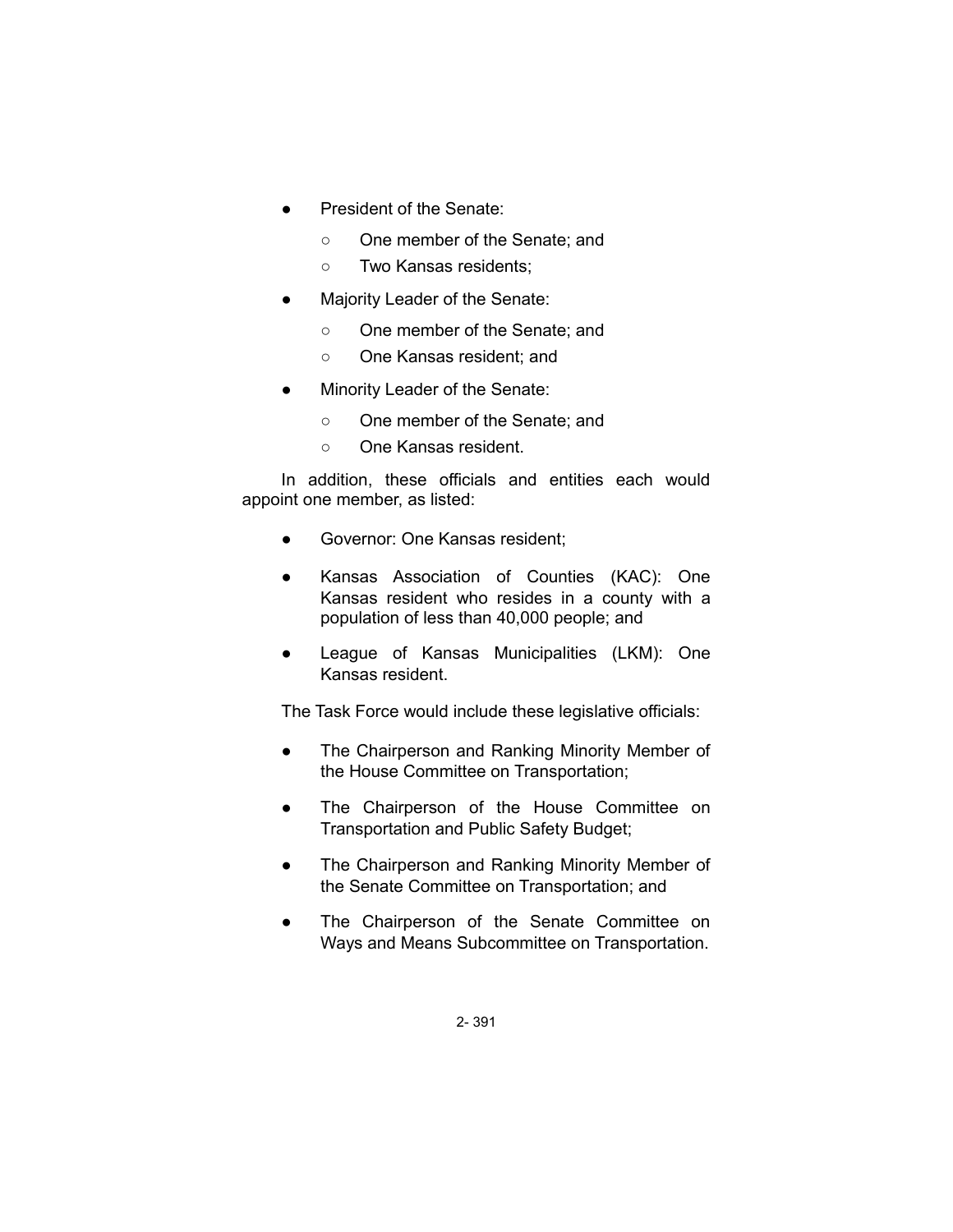The following *ex officio* members would be nonvoting members of the Task Force:

- Secretary of Transportation, or designee;
- Secretary of Revenue, or designee;
- Secretary of Agriculture, or designee; and
- Chief Executive Officer of the Kansas Turnpike Authority, or designee.

The bill would require all appointed members, except for those appointed by the LKM and KAC, to be affiliated with one of the following stakeholder organizations:

- **•** Economic Lifelines;
- The Kansas Contractors Association;
- The Heavy Constructors Association;
- The Kansas Aggregate Producers' Association-Kansas Ready Mix Association;
- The Greater Kansas City Building and Construction Trades Council;
- The American Council of Engineering Companies of Kansas;
- The Kansas Public Transit Association;
- A class I railroad company;
- A short line railroad company;
- The Kansas Motor Carriers Association;
- The Portland Cement Association;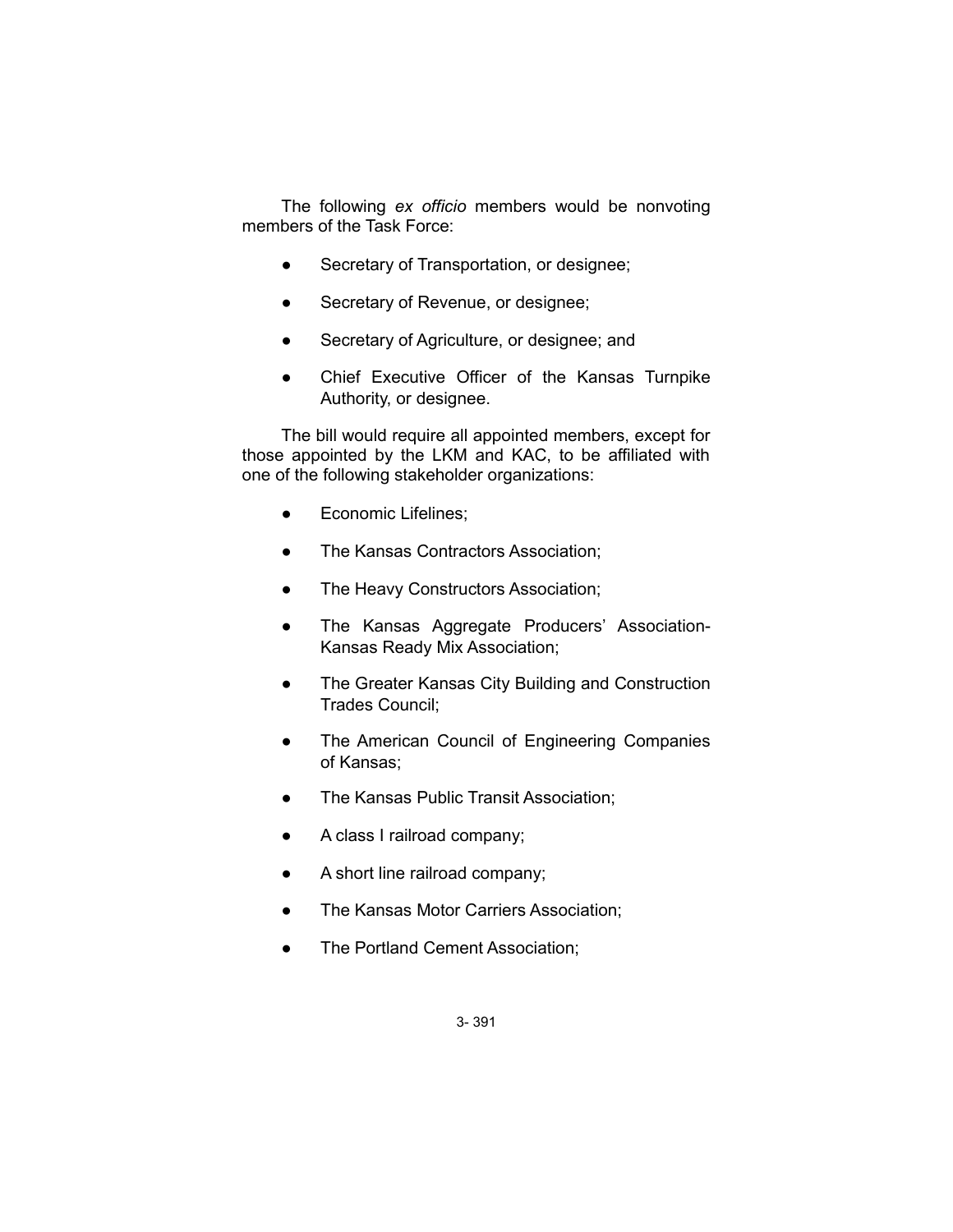- The Petroleum Marketers and Convenience Store Association of Kansas;
- The Kansas Asphalt Pavement Association;
- The International Association of Sheet Metal, Air, Rail and Transportation Workers;
- A Kansas aerospace company;
- The Kansas Ag Alliance;
- The Kansas Farm Bureau;
- The Kansas Independent Oil and Gas Association;
- A local or regional chamber of commerce; or
- The AFL-CIO.

Members of the Task Force would be appointed no later than 45 days from the effective date of this act (upon publication in the *Kansas Register*). The bill would require all members to be residents of Kansas. The bill would also require at least two members from each of the six Kansas Department of Transportation (KDOT) districts.

# *Co-chairpersons, Meetings, and Quorum*

The Speaker of the House would select a representative and the President of the Senate would select a senator to serve as co-chairpersons of the Task Force.

The bill would authorize the Task Force to meet in an open meeting at any time upon the call of either cochairperson of the Task Force.

A majority of the voting members of the Task Force would constitute a quorum. Any action by the Task Force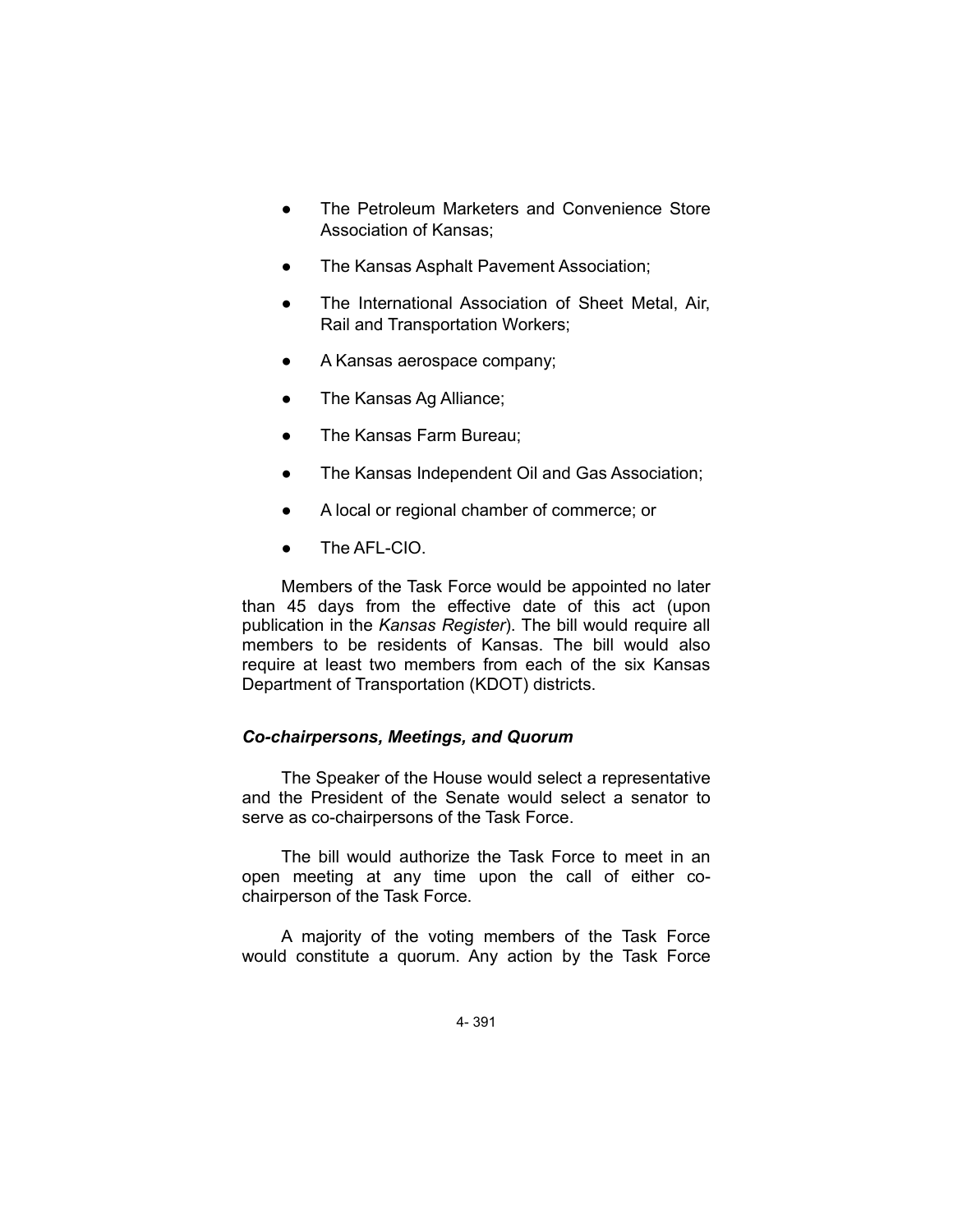would be by motion adopted by a majority of voting members present when there is a quorum.

## *Filing of Vacancies*

Any vacancy on the Task Force would be filled by appointment in the manner prescribed for the original appointment.

Any member appointed to the Task Force or a subcommittee who is a member of the House or Senate may designate another member of the respective chamber to attend any or all meetings of the Task Force or a subcommittee as the member's designee.

# *Subcommittees*

The bill would authorize the co-chairpersons to appoint chairpersons and members of subcommittees listed in the bill (and described below) and any additional subcommittees as the co-chairpersons deem necessary. Subcommittees would be subject to the following:

- Each could contain as many as 11 members;
- A majority of the members of each subcommittee must be members of the Task Force;
- Remaining members would be appointed by the Task Force co-chairpersons and need not be affiliated with the organizations listed above; and
- Subcommittees would meet on dates and locations approved by the Task Force co-chairpersons.

The bill would establish the following subcommittees and describe the purpose of each, as follows: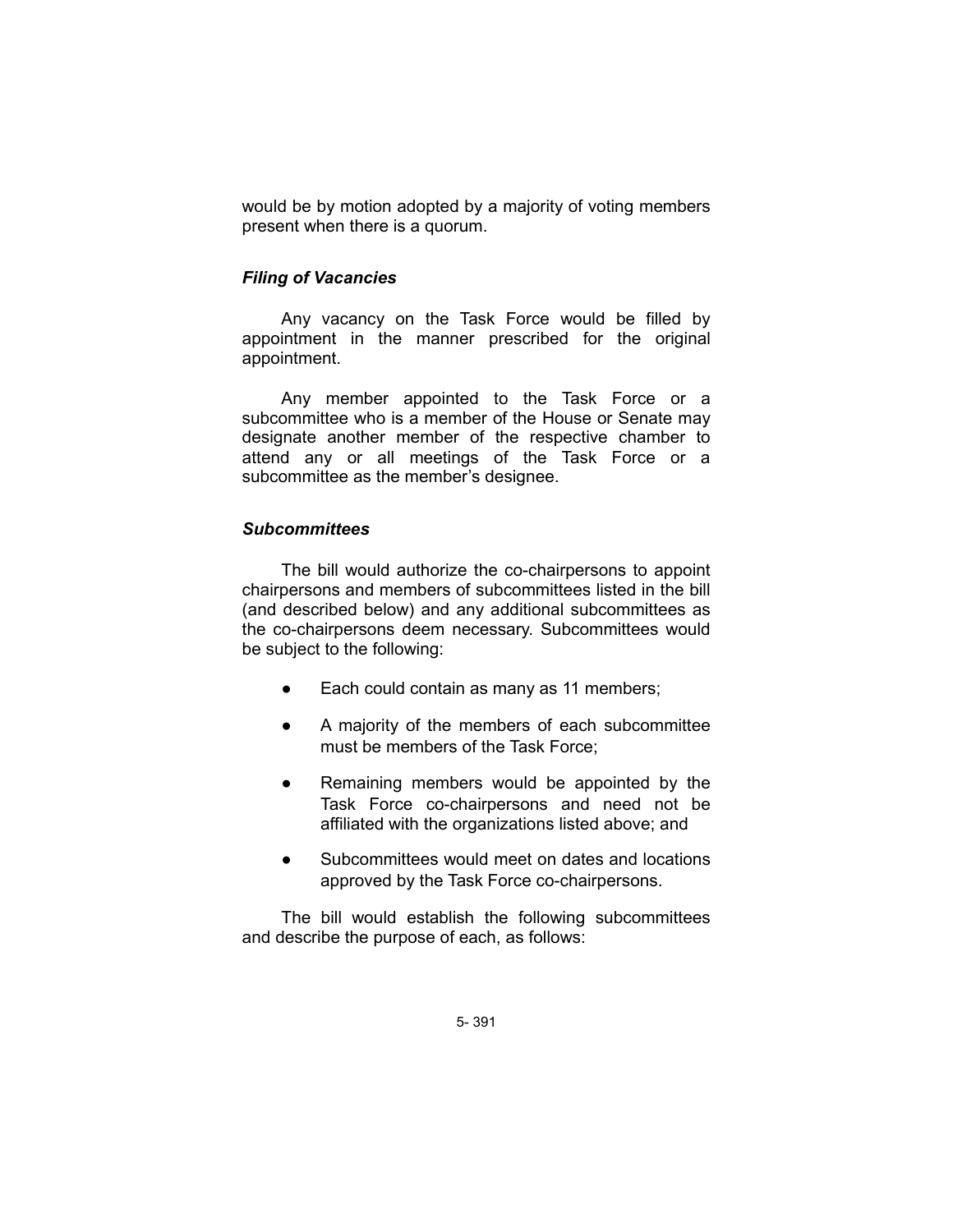- Funding, to discuss the financing of a transportation plan; the Task Force co-chairpersons would appoint members of this subcommittee in addition to the following:
	- Chairperson of the House Committee on Taxation or the chairperson's designee;
	- Chairperson of the Senate Committee on Assessment and Taxation or the chairperson's designee;
	- Chairperson of the House Committee on Appropriations or the chairperson's designee; and
	- Chairperson of the Senate Committee on Ways and Means or the chairperson's designee;
- Local Consult, to solicit input on projects. The bill would require this subcommittee to meet at least eight times, once in each KDOT district and in the Wichita and Kansas City metropolitan areas;
- Project Development Delivery and Innovation, to discuss engineering best practices, project delivery methods, and innovative project delivery methods;
- Transportation Alternatives, to discuss transit and pedestrian connective issues;
- Economic Development and Freight, to discuss commerce trends and freight flows throughout Kansas; and
- Aerospace, to discuss and explore commercial and transportation interfaces of the aeronautical industry, economic development, and alternative structures for representation of the aeronautical industries' interests in state government. The bill would require this subcommittee include the following members: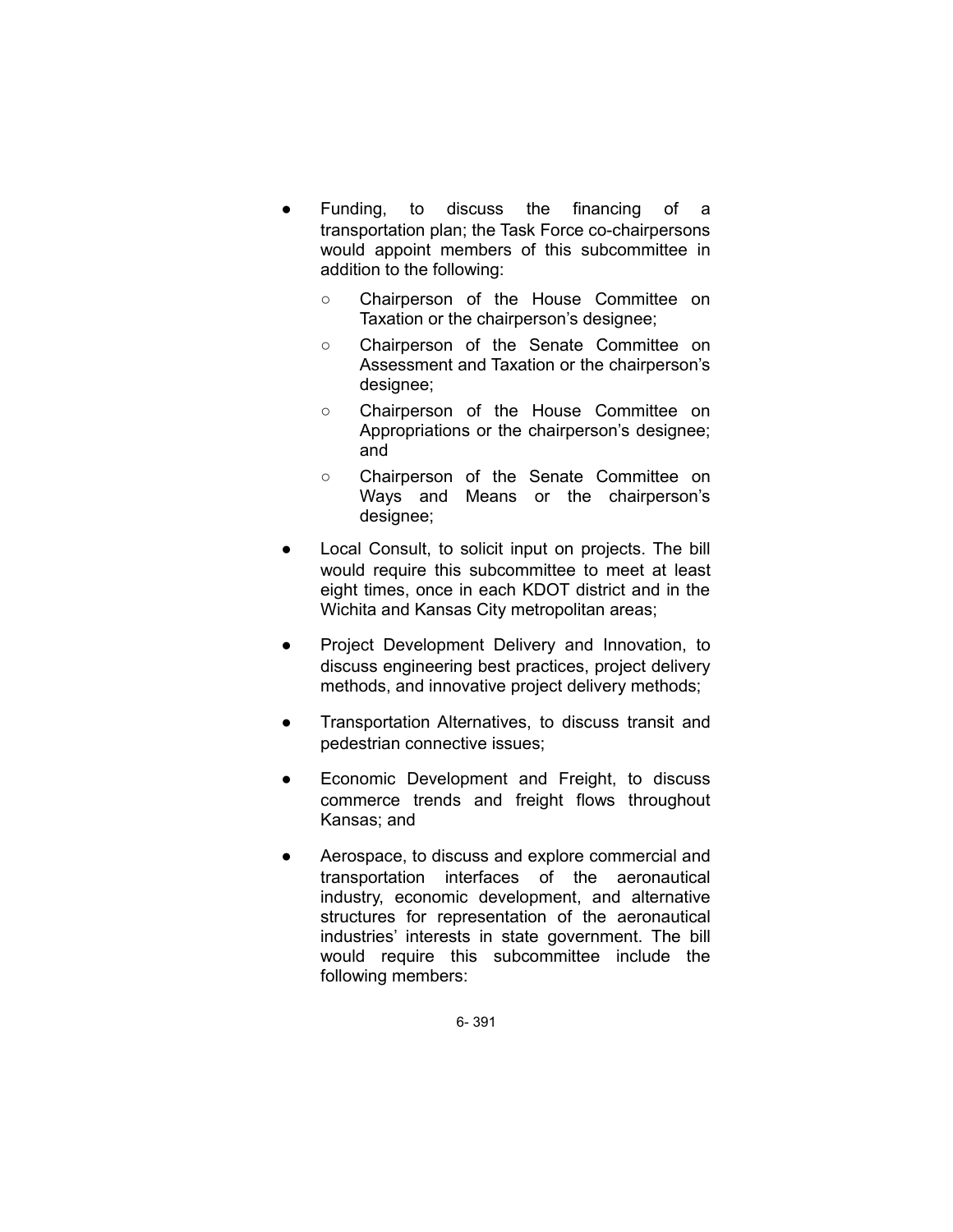- The Chairperson of the House Committee on Transportation and Public Safety Budget, who would serve as subcommittee co-chairperson;
- One appointed by the Task Force cochairpersons who would serve as subcommittee co-chairperson; and
- Additional appointees of the Task Force cochairpersons: one member of the House; two members of the Senate; and three members from the aircraft industry, airports, unmanned aerial systems industry, or academia.

# *Duties of the Task Force*

The bill would state the Task Force has the following mission:

- Evaluate the progress of the 2010 Transportation Works for Kansas program to date;
- Evaluate the current system condition of the state transportation system, including roads and bridges;
- Evaluate current uses of State Highway Fund dollars, including fund transfers for other purposes outside of infrastructure improvements;
- Evaluate current transportation funding in Kansas to determine whether it is sufficient to not only maintain the transportation system in its current state, but also to ensure that it serves the future transportation needs of Kansas residents;
- Identify additional necessary transportation projects, especially projects with a direct effect on the economic health of Kansas and its residents;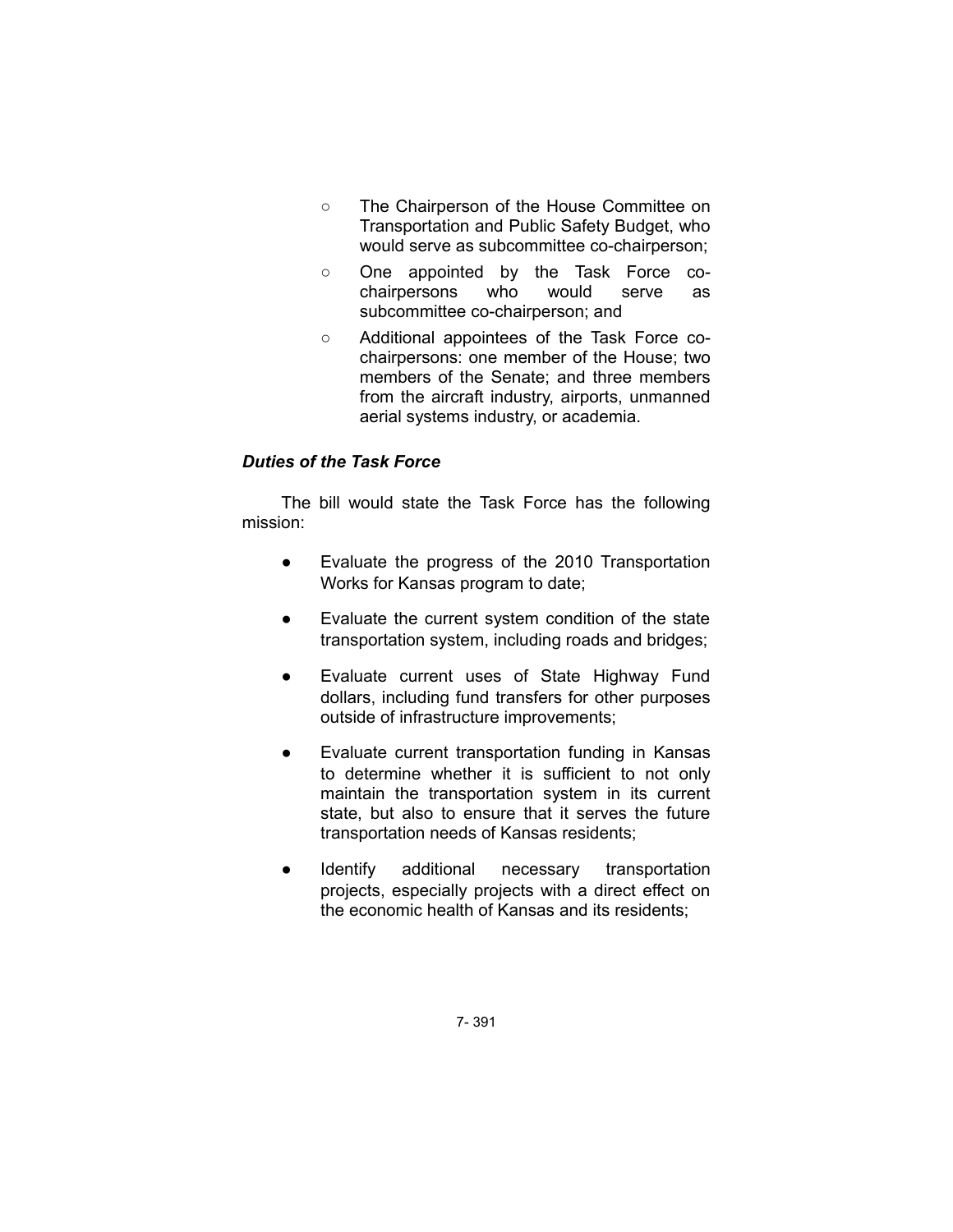- Make recommendations regarding the needs of the transportation system over the next ten years and beyond; and
- Make recommendations on the future structure of the State Highway Fund as it relates to maintaining the state infrastructure system.

# *Reports to the Legislature*

The bill would require the Task Force to make and submit reports to the Legislature by January 31, 2019, concerning all such work and recommendations of the Task Force.

#### *Support Services and Compensation*

The bill would require staff of the Office of Revisor of Statutes, Kansas Legislative Research Department, and Division of Legislative Administrative Services to provide assistance as may be requested by the Task Force.

KDOT would be required, upon request by the Task Force, to provide data and information relating to the transportation system in Kansas that is not otherwise prohibited or restricted from disclosure by state or federal law.

Subject to approval by the Legislative Coordinating Council, Task Force members who are legislators would be paid as specified in KSA 75-3223(e).

#### *Effective Date*

The bill would be in effect upon publication in the *Kansas Register.*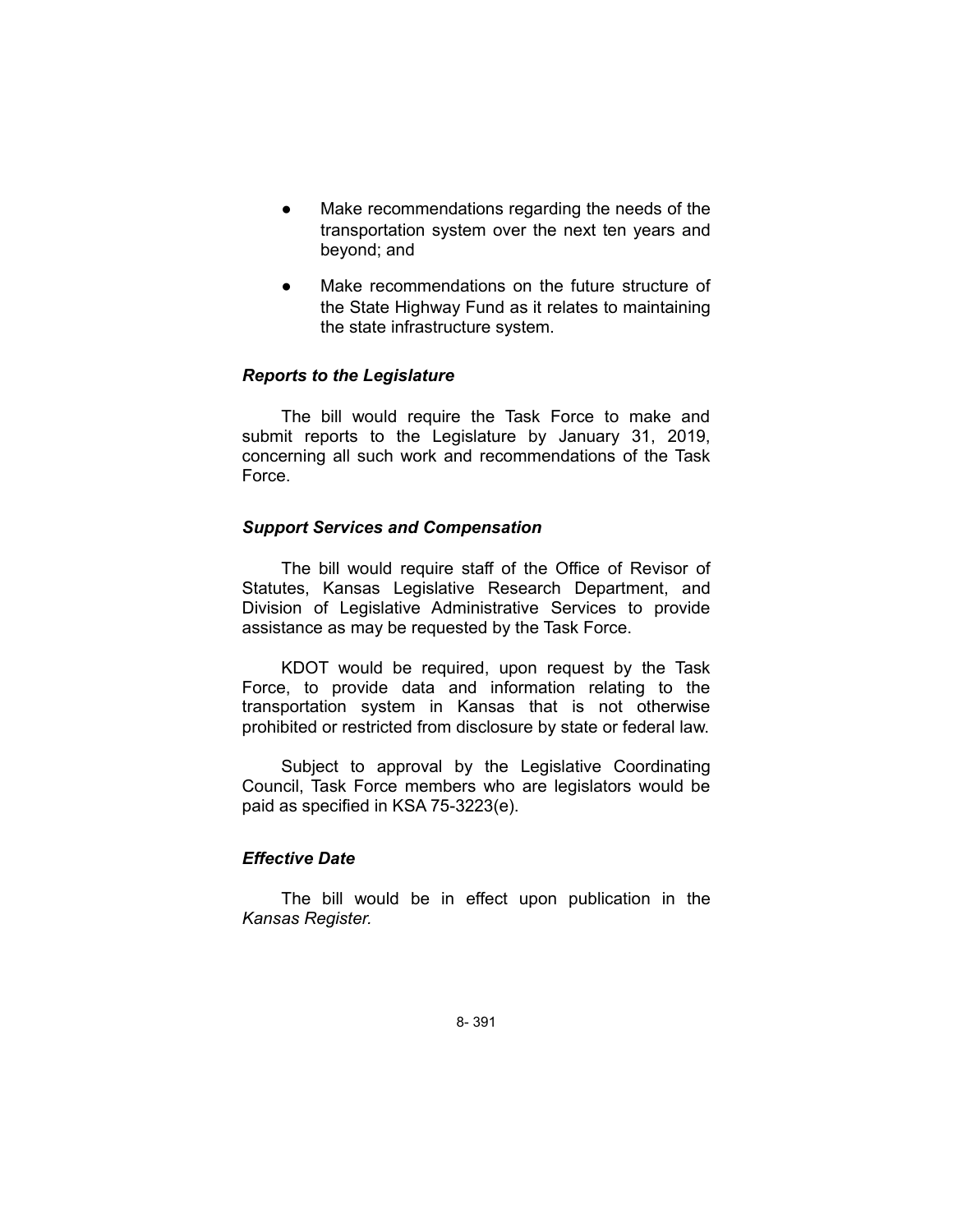# **Background**

The contents of SB 391, as introduced, would increase the weight limit for certain emergency vehicles subject to specified maximum weights on axles. Those contents are included in SB 375, as amended by the House Committee on Transportation and passed by the House. The House Committee replaced the original contents of SB 391 with modified contents of HB 2775.

#### *HB 2775*

In the House Committee on Transportation hearing, proponent testimony was provided by Representative Claeys and representatives of the following entities: Ash Grove Cement Company; Economic Lifelines; the International Association of Sheet Metal, Air, Rail, and Transportation Workers; Kansas AFL-CIO; Kansas Aggregate Producers' Association and Kansas Ready Mixed Concrete Association; Kansas Asphalt Pavement Association; KAC; Kansas Area Transportation Authority; Kansas Contractors Association; and Union Pacific Railroad. Written-only proponent testimony was provided by representatives of the American Council of Engineering Companies; the City of Garden City; Finney County Economic Development Corporation; Garden City Area Chamber of Commerce; Greater Kansas City Chamber of Commerce; Kansas Department of Transportation; Kansas Good Roads, Inc.; Kansas Motor Carriers Association; Kansas Public Transit Association; Overland Park Chamber of Commerce; and Travel Industry Association of Kansas.

Neutral testimony was provided by a representative of the League of Kansas Municipalities. No opponent testimony was provided.

The House Committee amended the bill to authorize the co-chairpersons of the Task Force to establish additional subcommittees as they deem necessary, add the AFL-CIO to the list of organizations with which certain appointees must